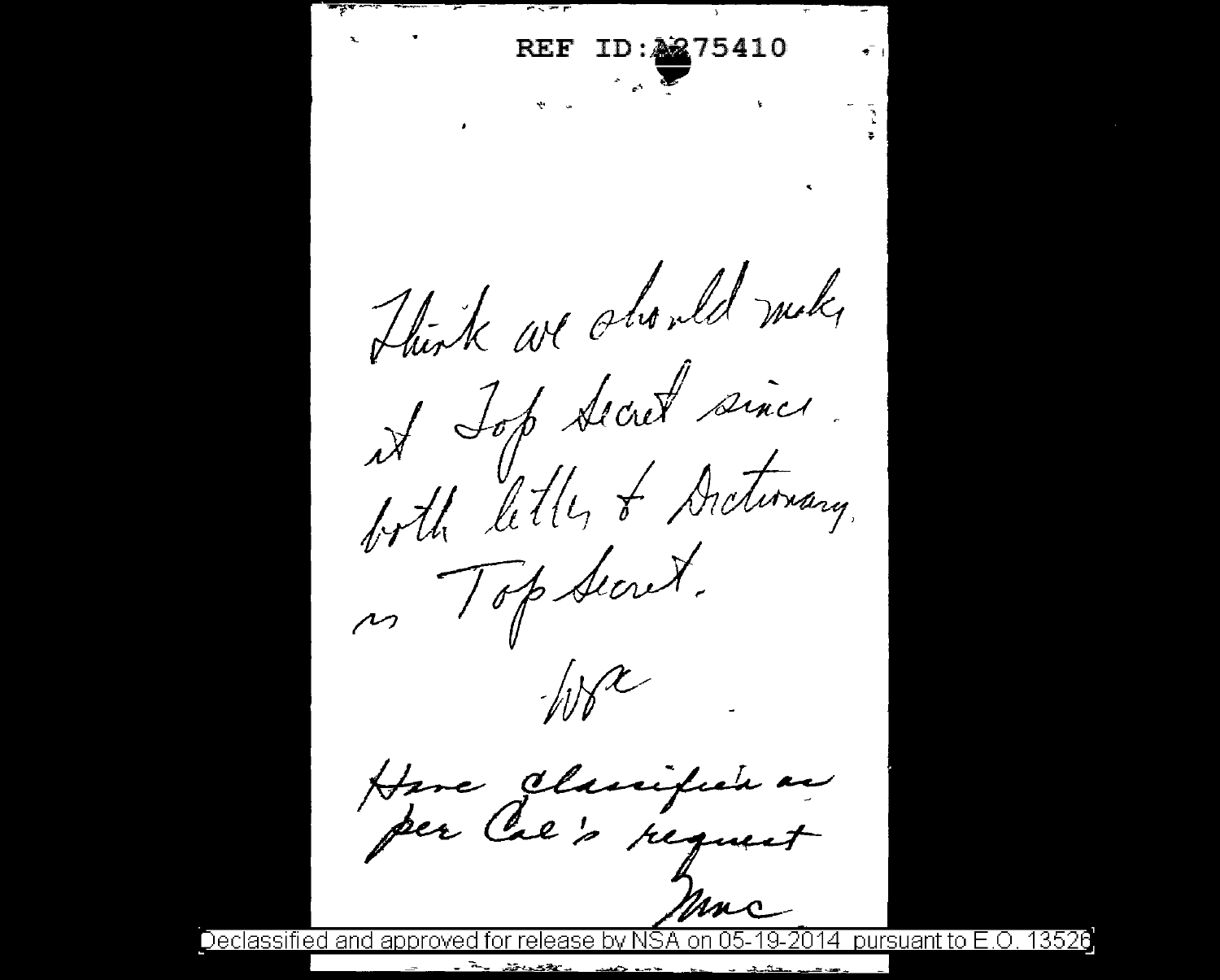AREET JP & A Date  $\underline{\text{TO}}$ FROM Commanding Officer Asst Commandant Dir of Com Research Administrative Officer Asst Administrative Officer Adjutant Asst Adjutant Chief, Admin Branch Info & Liaison Branch Chief, A Branch Chief, B Branch Chief, C Branch Cnief, D Branch Chief, E Branch Chief, F Branch  $\mathbf{r}$ Chief, G Branch 2d Sig Serv Bn Director of Training Property Officer Intelligence Officer Personnel Officer Provost Marshal Post Dispensary Post Engineer Post Mail Room becretary to CO General Files **201 Files** Comments and Return Reconmendations Signature, if approved As Requested As Discussed Your action Information and Return Information and Forwarding Information and File Seo Note on Back 1. Pre note  $\Rightarrow$  have not Classified Hois letter, abhought whed Too Sent.  $\lambda$  was elas Vilan think chagund  $3.9$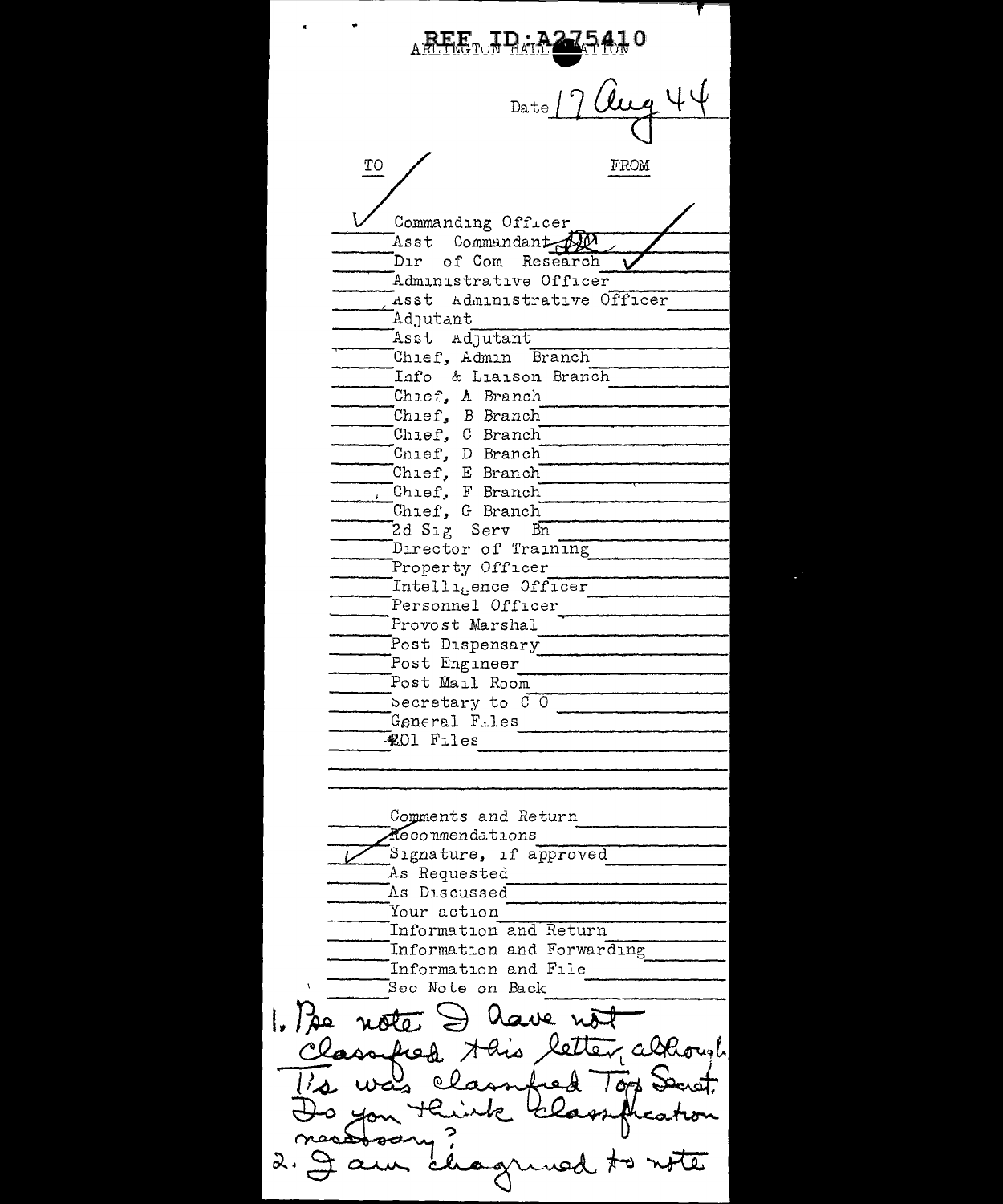in the rate for top of foat auerican words and wearings have also been smitted, exapt when they appear to have been adopted in English they're adopted mighty few auk of those (2 or 39 they took Vouch abortions as "decryption" Kather than use out term "cyptamalyst", they stake to cryptographer - and then have to use such ceraun and "auphor-riset" And while I Harryll In knew most of Flien" Ahong aud'" phummy" termes, Daid not know the half of I? Have are some rethich are positively puerile and indecomming to the saince which had gone so farge to wenide they have content makes it all the padder!